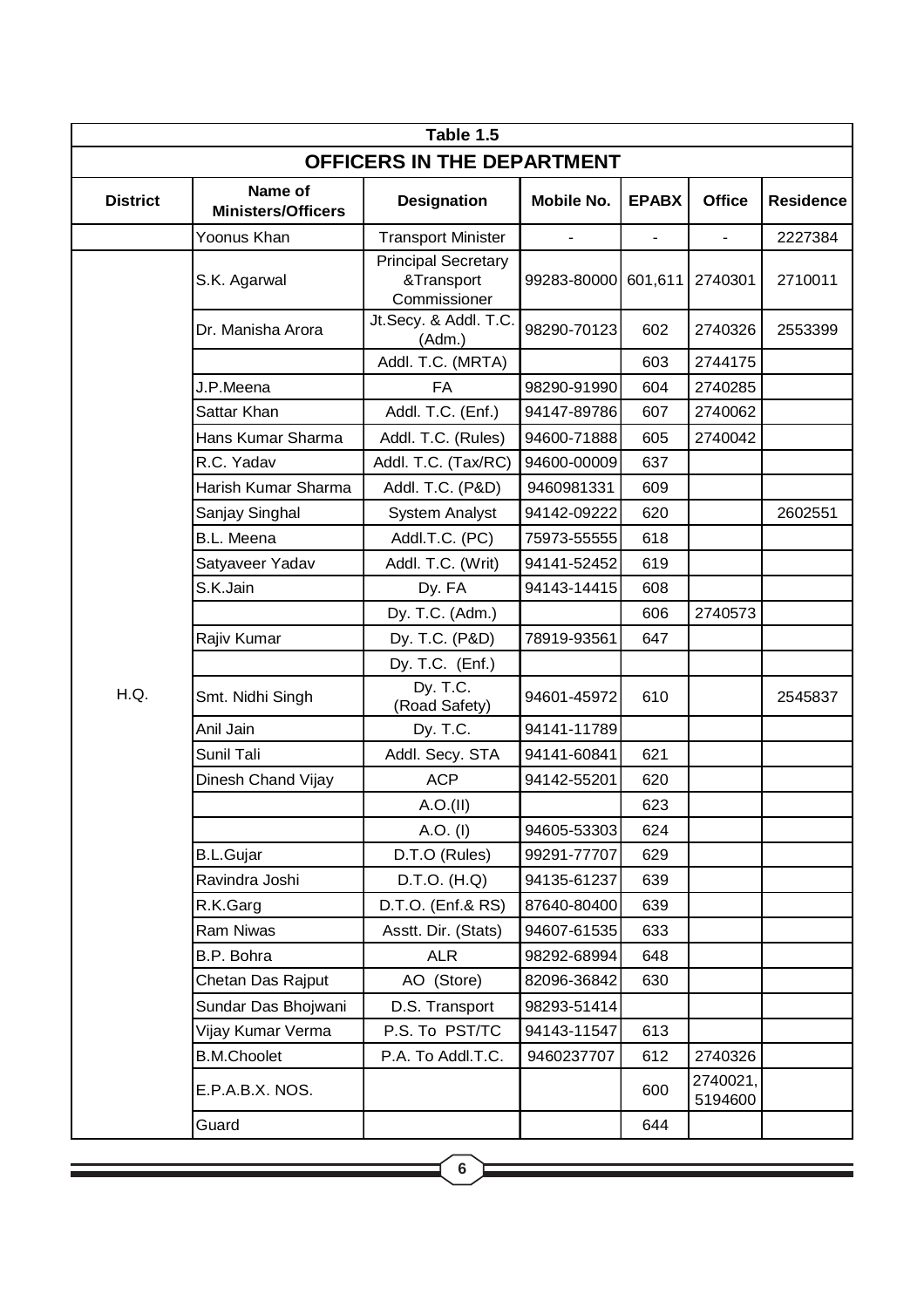| Table 1.5 (Contd.)                |                                      |                    |                   |                    |               |                  |
|-----------------------------------|--------------------------------------|--------------------|-------------------|--------------------|---------------|------------------|
| <b>OFFICERS IN THE DEPARTMENT</b> |                                      |                    |                   |                    |               |                  |
| <b>District</b>                   | Name of<br><b>Ministers/Officers</b> | <b>Designation</b> | <b>Mobile No.</b> | <b>STD</b><br>Code | <b>Office</b> | <b>Residence</b> |
| Ajmer                             | Vinod Kumar                          | R.T.O              | 94140-37212       | 0145               | 2787047       |                  |
| Ajmer                             | Om Prakash Maru                      | A.R.T.O.           | 82901-64565       | 0145               | 2787048       |                  |
| Ajmer                             | Prakash Tahalyani                    | $D.T.O.$ (E)       | 94149-86474       | 0145               | 2787046       |                  |
| Ajmer                             | Khem Singh                           | D.T.O.             | 96361-14689       |                    |               |                  |
| Ajmer                             |                                      | $D.T.O.$ (E)       |                   |                    |               |                  |
| Alwar                             | <b>Bhanwar Lal</b>                   | R.T.O              | 94140-13151       | 0144               | 2731335       |                  |
| Alwar                             |                                      | A.R.T.O.           | 99280-15060       | 0144               | 2731382       |                  |
| Alwar                             | Smt. Indu Meena                      | D.T.O.             | 96940-01107       | 0144               | 2731382       |                  |
| Alwar                             | <b>Ashok Kumar Sharma</b>            | D.T.O. (E)         | 99280-15074       | 0144               | 2731382       |                  |
| <b>Banswara</b>                   | N.N.Shah                             | D.T.O.             | 7597587575        | 02962              | 224141        |                  |
| <b>Balotra</b>                    | Achala Ram                           | OSD/D.T.O.         | 94617-05199       | 2988               | 225750        |                  |
| <b>Baran</b>                      | Dinesh Singh Sagar                   | D.T.O.             | 94602-88777       | 07453              | 230105        |                  |
| <b>Barmer</b>                     | D.D.Meghani                          | D.T.O.             | 94141-27302       | 02982              | 220615        |                  |
| <b>Beawar</b>                     | <b>Trilok Chand Meena</b>            | D.T.O              | 94141-56377       | 01462              | 225841        |                  |
| <b>Bharatpur</b>                  | Nanu Ram Choyal                      | R.T.O.             | 9414019355        | 05644              | 260199        | 226085           |
| <b>Bharatpur</b>                  |                                      | Dy. $TC(E)$        |                   |                    |               |                  |
| <b>Bharatpur</b>                  | Smt. Rani Jain                       | A.R.T.O.           | 99280-15060       |                    |               |                  |
| Bharatpur                         | Lalit Kumar Gupta                    | D.T.O              | 9829261332        | 05644              | 260199        |                  |
| Bharatpur                         | Sudhir Bansal                        | $D.T.O$ (II)       | 75976-70107       | 05644              | 260106        | 226085           |
| <b>Bhinmal</b>                    | Nanji Ram Gulsar                     | D.T.O.             | 94133-13399       |                    |               |                  |
| <b>Bhilwara</b>                   | Janardan Acharya                     | D.T.O.             | 94130-56602       | 01482              | 260444        |                  |
| <b>Bhiwari</b>                    | Vijayveer Yadav                      | D.T.O.             | 96025-45544       | 1493               | 230047        |                  |
| <b>Bikaner</b>                    | Rajesh Yadav                         | R.T.O.             | 94616-31218       | 0151               | 2970048       |                  |
| <b>Bikaner</b>                    |                                      | A.R.T.O. (E)       |                   |                    |               |                  |
| <b>Bikaner</b>                    | Gresh Kumar Agarwal                  | D.T.O.             | 9829525054        |                    | 2970047       |                  |
| <b>Bikaner</b>                    |                                      | $D.T.O.$ (E)       |                   |                    |               |                  |
| <b>Bundi</b>                      | Dharampal Ashiwal                    | D.T.O.             | 94142-48538       | 0747               | 2443420       |                  |
| Chittorgarh                       | Smt. Kusum Rathore                   | R.T.O.             | 95300-40200       | 01472              | 241292        | 2590404          |
| Chittorgarh                       | Prakash Singh Rathore                | A.R.T.O.           | 94146-86514       | 01472              | 223904        |                  |
| Chittorgarh                       |                                      | D.T.O(E)           |                   | 01472              |               |                  |
| Chittorgarh                       | Adarsh Singh Raghav                  | D.T.O              | 8003463999        | 01472              | 248598        |                  |
| Chomu                             | Manoj Kumar                          | OSD/D.T.O.         | 94141-39738       | 1423               | 224570        |                  |
| Churu                             | Daya Shankar Gupta                   | D.T.O.             | 83859-43116       | 01562              | 250950        |                  |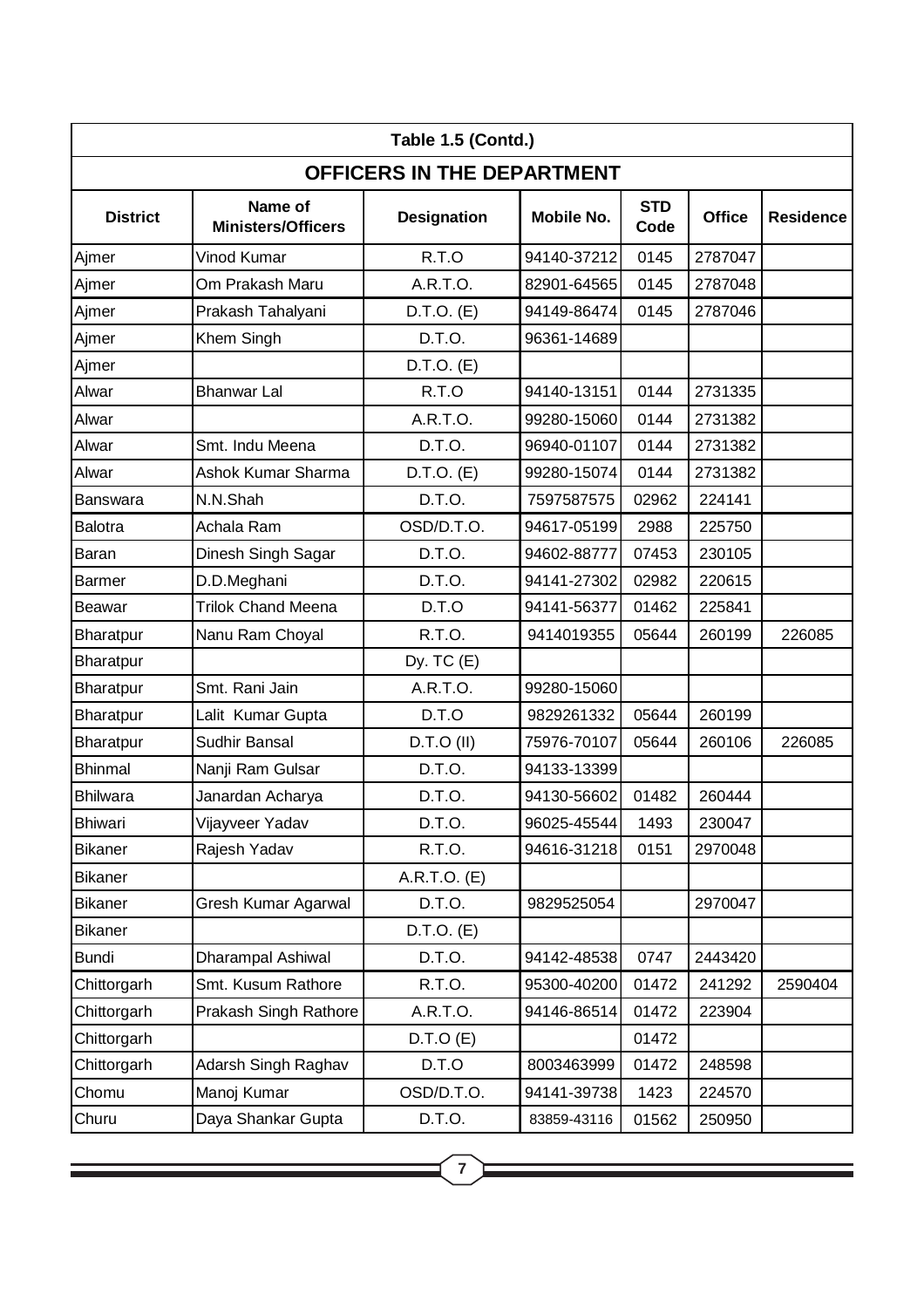| Table 1.5 (Contd.)                |                                      |                              |                   |                    |                     |                  |
|-----------------------------------|--------------------------------------|------------------------------|-------------------|--------------------|---------------------|------------------|
| <b>OFFICERS IN THE DEPARTMENT</b> |                                      |                              |                   |                    |                     |                  |
| <b>District</b>                   | Name of<br><b>Ministers/Officers</b> | <b>Designation</b>           | <b>Mobile No.</b> | <b>STD</b><br>Code | <b>Office</b>       | <b>Residence</b> |
| Dausa                             | Jagdish Bairwa                       | R.T.O                        | 94142-26222       | 01427              | 223225              | 2720428          |
| Dausa                             |                                      | A.R.T.O.                     |                   | 01427              |                     |                  |
| Dausa                             | S.P. Sharma                          | D.T.O                        | 96021-96968       |                    |                     |                  |
| Deedwana                          | R.K.Vaishnav                         | D.T.O.                       | 94617-02601       | 1580               | 222131              |                  |
| <b>Dholpur</b>                    | Satish Kumar                         | D.T.O                        | 94142-57713       | 05642              | 224577              |                  |
| Dudu                              | Ravi Gupta                           | D.T.O.                       | 98297-99999       |                    |                     |                  |
| Dungarpur                         | Anil Mathur                          | D.T.O                        | 99287-05800       | 02964              | 290010              |                  |
| Falodi                            | Rajendra Dave                        | D.T.O                        | 94141-31177       | 2925               | 222020              |                  |
| Sri Ganganagar                    | Jugal Kishore Mathur                 | D.T.O                        | 94141-43388       | 0154               | 2463432             |                  |
| H.Garh                            | Rajiv Sharma                         | D.T.O                        | 9413301700        | 01552              | 262202              |                  |
| Jaipur                            |                                      | Jt.T.C(Enf.)                 |                   |                    |                     |                  |
| Jaipur                            | Smt. Kalpana Agarwal                 | R.T.O                        | 94133-18811       | 0141               | 2708318             | 2545480          |
|                                   | EPABX Nos. RTO,<br>Jaipur            |                              |                   | 0141               | 2709477<br>2711380  |                  |
| Jaipur                            | Gyan Dev Vishvakarma                 | A.R.T.O. Jagatpura<br>(city) | 94133-65477       | 0141               | 2752962,<br>2751514 |                  |
| Jaipur                            | Nawal Singh                          | A.R.T.O.(II)                 | 98281-72300       |                    |                     |                  |
| Jaipur                            | Rajiv Kumar Vijay                    | D.T.O. (PV-I)                | 94140-16892       |                    |                     |                  |
| Jaipur                            | Jakir Hussain                        | $D.T.O.$ (G)                 | 9460953188        |                    |                     |                  |
| Jaipur                            | Jitendra Mathur                      | D.T.O. (NT)                  | 98291-96919       |                    |                     |                  |
| Jaipur                            | Rajiv Tyagi                          | D.T.O.(L), Jagatpura         | 94141-63322       |                    |                     |                  |
| Jaipur                            | Sanjay Sharma                        | D.T.O.(L), Jhalana           | 9414026623        |                    |                     |                  |
| Jaipur                            | Mahesh Sharma                        | $D.T.O.$ (E)                 | 94142-17416       |                    |                     |                  |
| Jaipur                            | Anil Soni                            | $D.T.O.$ (PV-II)             | 8696941999        |                    |                     |                  |
| Jaipur                            |                                      | D.T.O. (En), north           |                   |                    |                     |                  |
| Jaipur                            |                                      | D.T.O. (EN), south           |                   |                    |                     |                  |
| Jaipur                            | Yashpal Singh Yadav                  | D.T.O.(L)                    | 8696941988        |                    |                     |                  |
| Jaisalmer                         | Tikuram                              | D.T.O.                       | 96021-18933       | 02992              | 252519              |                  |
| Jalore                            | Pren Raj Khanna                      | D.T.O.                       | 94140-60446       | 02973              | 222398              |                  |
| Jhalawar                          | Bhagawan<br>Karamchandani            | D.T.O.                       | 98290-99026       | 07432              | 232307              |                  |
| Jhunjhunu                         | Makan Lal Jangir                     | D.T.O.                       | 94616-33799       | 01592              | 250460              |                  |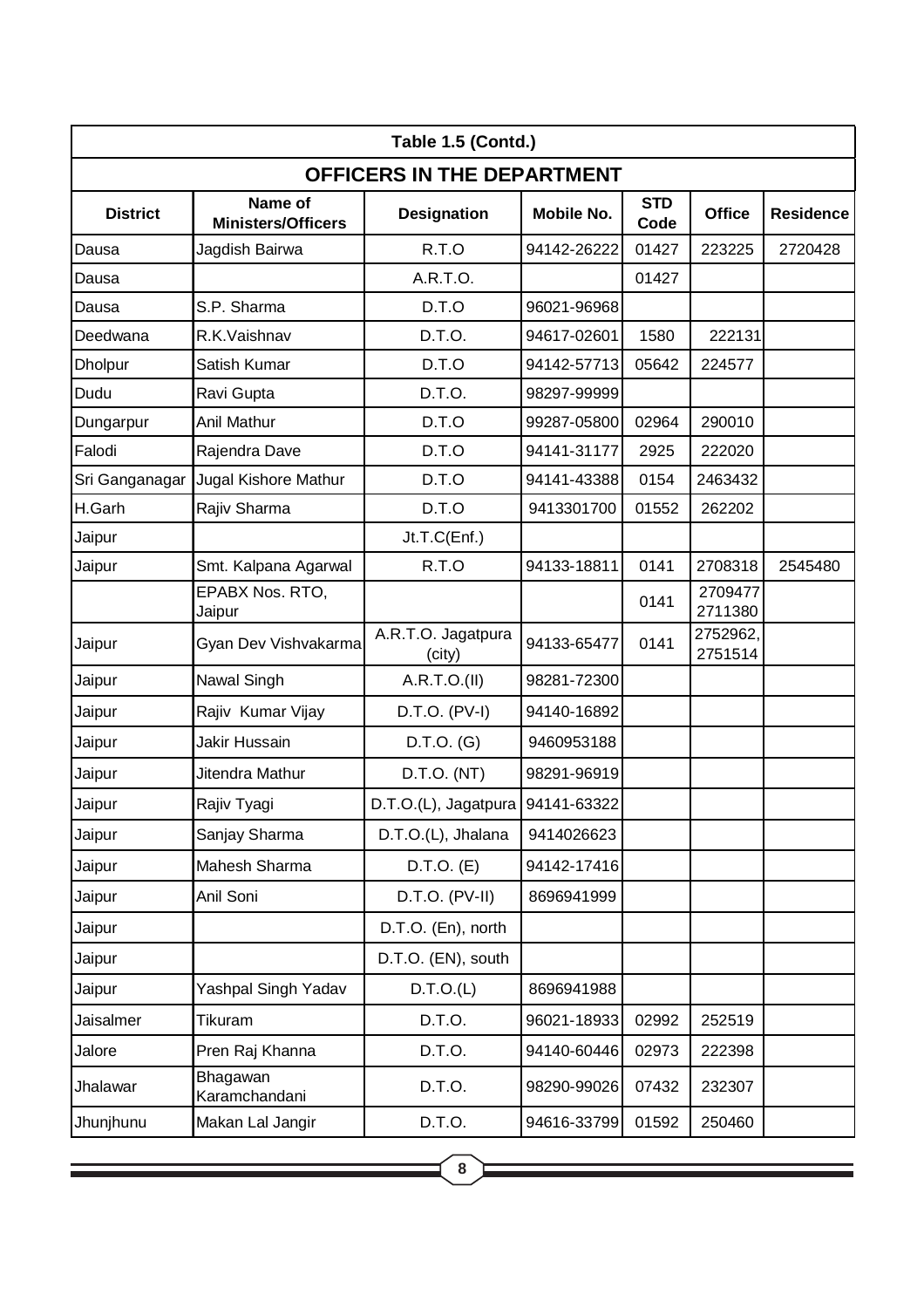| OFFICERS IN THE DEPARTMENT<br>Name of<br><b>STD</b><br><b>District</b><br><b>Office</b><br><b>Residence</b><br><b>Designation</b><br><b>Mobile No.</b><br><b>Ministers/Officers</b><br>Code<br>Dy. TC (Writ)<br>Jodhpur<br>90012-97181<br>2544191<br>Smt.Suman Bhati<br>Jodhpur<br>Jt $TC(E)$<br><b>Fateh Mohammad</b><br>R.T.O<br>Jodhpur<br>98292-18693<br>0291<br>2544191<br>Khan<br>Jodhpur<br>A.R.T.O. (I)<br>0291<br>2556166<br>Jodhpur<br>A.R.T.O. (E)<br>0291<br>Jodhpur<br>Arjun Singh Rathore<br>A.R.T.O. (II)<br>94613-91001<br>Jodhpur<br>D.T.O.I<br>0291<br>2540296<br>Jodhpur<br>$D.T.O.-II$<br>Ganpat Lal Punad<br>94141-96399<br>0291<br>2540296<br>D.T.O. (E) (W)<br>Jodhpur<br>0291<br>2540296<br>D.T.O<br>9414118678<br>Jodhpur<br>Omprakash Choudhary<br>0291<br>2540296<br>0291<br>Jodhpur<br>Pratap Singh Rathore<br>Jr. Legal officer<br>94146-45321<br>Kauroli<br>D.T.O.<br>Jagdish Amarawat<br>91667-14161<br>07464<br>251020<br>Kekri<br>Anil Pandya<br>D.T.O.<br>94147-23636<br>Kishangarh<br>Arun Kumar Mathur<br>OSD/D.T.O.<br>94600-39600<br>1463<br>245062<br>Kota<br>94130-14555<br><b>RTO</b><br>2363316<br>Dharmendra Kumar<br>0744<br>A.R.T.O.<br>Kota<br>Mathura Das Meena<br>94686-23777<br>0744<br>2364622<br>Kota<br>D.T.O.<br>9460074418<br>0744<br>Sanjeev Bhardwaj<br>Kota<br>D.T.O.<br>0744<br>Kota<br>$D.T.O.$ (E)<br>0744<br>Kotputli<br>Manoj Kumar Verma<br>D.T.O<br>94133-10835<br>01421<br>224156<br>D.T.O.<br>01582<br>240540<br>Nagaur<br>Om Prakash<br>94141-40021<br>Nohar<br>Sunil Kumar Saini<br>8890991006<br>01555<br>227110<br>D.T.O.<br>94143-00694<br>Nokha<br>Gyarasi Lal Meena<br>Pali<br>98292-14042<br>Smt. Praveena Charan<br>R.T.O.<br>02932<br>257445<br>2226982<br>Pali<br>Nami Chand Pareek<br>A.R.T.O.<br>94144-12069<br>02932<br>Pali<br>C.P. Gupta<br>D.T.O.<br>02932<br>257616<br>94133-29789<br>Pramod Lodha<br>D.T.O.<br>Pratapgarh<br>9414388386<br>01478<br>220699<br>Mahaveer Prasad<br>D.T.O.<br>R.Mandi<br>94143-29762<br>07459<br>222424<br>Pancholi<br>D.T.O.<br>02952<br>Rajsamand<br>Nain Singh Soda<br>77427-44555<br>220652<br>KanSingh Parihar<br>D.T.O.<br>02964<br>Ratanpur<br>94616-74066<br>9 | Table 1.5 (Contd.) |  |  |  |  |  |  |
|------------------------------------------------------------------------------------------------------------------------------------------------------------------------------------------------------------------------------------------------------------------------------------------------------------------------------------------------------------------------------------------------------------------------------------------------------------------------------------------------------------------------------------------------------------------------------------------------------------------------------------------------------------------------------------------------------------------------------------------------------------------------------------------------------------------------------------------------------------------------------------------------------------------------------------------------------------------------------------------------------------------------------------------------------------------------------------------------------------------------------------------------------------------------------------------------------------------------------------------------------------------------------------------------------------------------------------------------------------------------------------------------------------------------------------------------------------------------------------------------------------------------------------------------------------------------------------------------------------------------------------------------------------------------------------------------------------------------------------------------------------------------------------------------------------------------------------------------------------------------------------------------------------------------------------------------------------------------------------------------------------------------------------------------------------------------------------------------------------------------------------------------------------------------------------------|--------------------|--|--|--|--|--|--|
|                                                                                                                                                                                                                                                                                                                                                                                                                                                                                                                                                                                                                                                                                                                                                                                                                                                                                                                                                                                                                                                                                                                                                                                                                                                                                                                                                                                                                                                                                                                                                                                                                                                                                                                                                                                                                                                                                                                                                                                                                                                                                                                                                                                          |                    |  |  |  |  |  |  |
|                                                                                                                                                                                                                                                                                                                                                                                                                                                                                                                                                                                                                                                                                                                                                                                                                                                                                                                                                                                                                                                                                                                                                                                                                                                                                                                                                                                                                                                                                                                                                                                                                                                                                                                                                                                                                                                                                                                                                                                                                                                                                                                                                                                          |                    |  |  |  |  |  |  |
|                                                                                                                                                                                                                                                                                                                                                                                                                                                                                                                                                                                                                                                                                                                                                                                                                                                                                                                                                                                                                                                                                                                                                                                                                                                                                                                                                                                                                                                                                                                                                                                                                                                                                                                                                                                                                                                                                                                                                                                                                                                                                                                                                                                          |                    |  |  |  |  |  |  |
|                                                                                                                                                                                                                                                                                                                                                                                                                                                                                                                                                                                                                                                                                                                                                                                                                                                                                                                                                                                                                                                                                                                                                                                                                                                                                                                                                                                                                                                                                                                                                                                                                                                                                                                                                                                                                                                                                                                                                                                                                                                                                                                                                                                          |                    |  |  |  |  |  |  |
|                                                                                                                                                                                                                                                                                                                                                                                                                                                                                                                                                                                                                                                                                                                                                                                                                                                                                                                                                                                                                                                                                                                                                                                                                                                                                                                                                                                                                                                                                                                                                                                                                                                                                                                                                                                                                                                                                                                                                                                                                                                                                                                                                                                          |                    |  |  |  |  |  |  |
|                                                                                                                                                                                                                                                                                                                                                                                                                                                                                                                                                                                                                                                                                                                                                                                                                                                                                                                                                                                                                                                                                                                                                                                                                                                                                                                                                                                                                                                                                                                                                                                                                                                                                                                                                                                                                                                                                                                                                                                                                                                                                                                                                                                          |                    |  |  |  |  |  |  |
|                                                                                                                                                                                                                                                                                                                                                                                                                                                                                                                                                                                                                                                                                                                                                                                                                                                                                                                                                                                                                                                                                                                                                                                                                                                                                                                                                                                                                                                                                                                                                                                                                                                                                                                                                                                                                                                                                                                                                                                                                                                                                                                                                                                          |                    |  |  |  |  |  |  |
|                                                                                                                                                                                                                                                                                                                                                                                                                                                                                                                                                                                                                                                                                                                                                                                                                                                                                                                                                                                                                                                                                                                                                                                                                                                                                                                                                                                                                                                                                                                                                                                                                                                                                                                                                                                                                                                                                                                                                                                                                                                                                                                                                                                          |                    |  |  |  |  |  |  |
|                                                                                                                                                                                                                                                                                                                                                                                                                                                                                                                                                                                                                                                                                                                                                                                                                                                                                                                                                                                                                                                                                                                                                                                                                                                                                                                                                                                                                                                                                                                                                                                                                                                                                                                                                                                                                                                                                                                                                                                                                                                                                                                                                                                          |                    |  |  |  |  |  |  |
|                                                                                                                                                                                                                                                                                                                                                                                                                                                                                                                                                                                                                                                                                                                                                                                                                                                                                                                                                                                                                                                                                                                                                                                                                                                                                                                                                                                                                                                                                                                                                                                                                                                                                                                                                                                                                                                                                                                                                                                                                                                                                                                                                                                          |                    |  |  |  |  |  |  |
|                                                                                                                                                                                                                                                                                                                                                                                                                                                                                                                                                                                                                                                                                                                                                                                                                                                                                                                                                                                                                                                                                                                                                                                                                                                                                                                                                                                                                                                                                                                                                                                                                                                                                                                                                                                                                                                                                                                                                                                                                                                                                                                                                                                          |                    |  |  |  |  |  |  |
|                                                                                                                                                                                                                                                                                                                                                                                                                                                                                                                                                                                                                                                                                                                                                                                                                                                                                                                                                                                                                                                                                                                                                                                                                                                                                                                                                                                                                                                                                                                                                                                                                                                                                                                                                                                                                                                                                                                                                                                                                                                                                                                                                                                          |                    |  |  |  |  |  |  |
|                                                                                                                                                                                                                                                                                                                                                                                                                                                                                                                                                                                                                                                                                                                                                                                                                                                                                                                                                                                                                                                                                                                                                                                                                                                                                                                                                                                                                                                                                                                                                                                                                                                                                                                                                                                                                                                                                                                                                                                                                                                                                                                                                                                          |                    |  |  |  |  |  |  |
|                                                                                                                                                                                                                                                                                                                                                                                                                                                                                                                                                                                                                                                                                                                                                                                                                                                                                                                                                                                                                                                                                                                                                                                                                                                                                                                                                                                                                                                                                                                                                                                                                                                                                                                                                                                                                                                                                                                                                                                                                                                                                                                                                                                          |                    |  |  |  |  |  |  |
|                                                                                                                                                                                                                                                                                                                                                                                                                                                                                                                                                                                                                                                                                                                                                                                                                                                                                                                                                                                                                                                                                                                                                                                                                                                                                                                                                                                                                                                                                                                                                                                                                                                                                                                                                                                                                                                                                                                                                                                                                                                                                                                                                                                          |                    |  |  |  |  |  |  |
|                                                                                                                                                                                                                                                                                                                                                                                                                                                                                                                                                                                                                                                                                                                                                                                                                                                                                                                                                                                                                                                                                                                                                                                                                                                                                                                                                                                                                                                                                                                                                                                                                                                                                                                                                                                                                                                                                                                                                                                                                                                                                                                                                                                          |                    |  |  |  |  |  |  |
|                                                                                                                                                                                                                                                                                                                                                                                                                                                                                                                                                                                                                                                                                                                                                                                                                                                                                                                                                                                                                                                                                                                                                                                                                                                                                                                                                                                                                                                                                                                                                                                                                                                                                                                                                                                                                                                                                                                                                                                                                                                                                                                                                                                          |                    |  |  |  |  |  |  |
|                                                                                                                                                                                                                                                                                                                                                                                                                                                                                                                                                                                                                                                                                                                                                                                                                                                                                                                                                                                                                                                                                                                                                                                                                                                                                                                                                                                                                                                                                                                                                                                                                                                                                                                                                                                                                                                                                                                                                                                                                                                                                                                                                                                          |                    |  |  |  |  |  |  |
|                                                                                                                                                                                                                                                                                                                                                                                                                                                                                                                                                                                                                                                                                                                                                                                                                                                                                                                                                                                                                                                                                                                                                                                                                                                                                                                                                                                                                                                                                                                                                                                                                                                                                                                                                                                                                                                                                                                                                                                                                                                                                                                                                                                          |                    |  |  |  |  |  |  |
|                                                                                                                                                                                                                                                                                                                                                                                                                                                                                                                                                                                                                                                                                                                                                                                                                                                                                                                                                                                                                                                                                                                                                                                                                                                                                                                                                                                                                                                                                                                                                                                                                                                                                                                                                                                                                                                                                                                                                                                                                                                                                                                                                                                          |                    |  |  |  |  |  |  |
|                                                                                                                                                                                                                                                                                                                                                                                                                                                                                                                                                                                                                                                                                                                                                                                                                                                                                                                                                                                                                                                                                                                                                                                                                                                                                                                                                                                                                                                                                                                                                                                                                                                                                                                                                                                                                                                                                                                                                                                                                                                                                                                                                                                          |                    |  |  |  |  |  |  |
|                                                                                                                                                                                                                                                                                                                                                                                                                                                                                                                                                                                                                                                                                                                                                                                                                                                                                                                                                                                                                                                                                                                                                                                                                                                                                                                                                                                                                                                                                                                                                                                                                                                                                                                                                                                                                                                                                                                                                                                                                                                                                                                                                                                          |                    |  |  |  |  |  |  |
|                                                                                                                                                                                                                                                                                                                                                                                                                                                                                                                                                                                                                                                                                                                                                                                                                                                                                                                                                                                                                                                                                                                                                                                                                                                                                                                                                                                                                                                                                                                                                                                                                                                                                                                                                                                                                                                                                                                                                                                                                                                                                                                                                                                          |                    |  |  |  |  |  |  |
|                                                                                                                                                                                                                                                                                                                                                                                                                                                                                                                                                                                                                                                                                                                                                                                                                                                                                                                                                                                                                                                                                                                                                                                                                                                                                                                                                                                                                                                                                                                                                                                                                                                                                                                                                                                                                                                                                                                                                                                                                                                                                                                                                                                          |                    |  |  |  |  |  |  |
|                                                                                                                                                                                                                                                                                                                                                                                                                                                                                                                                                                                                                                                                                                                                                                                                                                                                                                                                                                                                                                                                                                                                                                                                                                                                                                                                                                                                                                                                                                                                                                                                                                                                                                                                                                                                                                                                                                                                                                                                                                                                                                                                                                                          |                    |  |  |  |  |  |  |
|                                                                                                                                                                                                                                                                                                                                                                                                                                                                                                                                                                                                                                                                                                                                                                                                                                                                                                                                                                                                                                                                                                                                                                                                                                                                                                                                                                                                                                                                                                                                                                                                                                                                                                                                                                                                                                                                                                                                                                                                                                                                                                                                                                                          |                    |  |  |  |  |  |  |
|                                                                                                                                                                                                                                                                                                                                                                                                                                                                                                                                                                                                                                                                                                                                                                                                                                                                                                                                                                                                                                                                                                                                                                                                                                                                                                                                                                                                                                                                                                                                                                                                                                                                                                                                                                                                                                                                                                                                                                                                                                                                                                                                                                                          |                    |  |  |  |  |  |  |
|                                                                                                                                                                                                                                                                                                                                                                                                                                                                                                                                                                                                                                                                                                                                                                                                                                                                                                                                                                                                                                                                                                                                                                                                                                                                                                                                                                                                                                                                                                                                                                                                                                                                                                                                                                                                                                                                                                                                                                                                                                                                                                                                                                                          |                    |  |  |  |  |  |  |
|                                                                                                                                                                                                                                                                                                                                                                                                                                                                                                                                                                                                                                                                                                                                                                                                                                                                                                                                                                                                                                                                                                                                                                                                                                                                                                                                                                                                                                                                                                                                                                                                                                                                                                                                                                                                                                                                                                                                                                                                                                                                                                                                                                                          |                    |  |  |  |  |  |  |
|                                                                                                                                                                                                                                                                                                                                                                                                                                                                                                                                                                                                                                                                                                                                                                                                                                                                                                                                                                                                                                                                                                                                                                                                                                                                                                                                                                                                                                                                                                                                                                                                                                                                                                                                                                                                                                                                                                                                                                                                                                                                                                                                                                                          |                    |  |  |  |  |  |  |
|                                                                                                                                                                                                                                                                                                                                                                                                                                                                                                                                                                                                                                                                                                                                                                                                                                                                                                                                                                                                                                                                                                                                                                                                                                                                                                                                                                                                                                                                                                                                                                                                                                                                                                                                                                                                                                                                                                                                                                                                                                                                                                                                                                                          |                    |  |  |  |  |  |  |
|                                                                                                                                                                                                                                                                                                                                                                                                                                                                                                                                                                                                                                                                                                                                                                                                                                                                                                                                                                                                                                                                                                                                                                                                                                                                                                                                                                                                                                                                                                                                                                                                                                                                                                                                                                                                                                                                                                                                                                                                                                                                                                                                                                                          |                    |  |  |  |  |  |  |
|                                                                                                                                                                                                                                                                                                                                                                                                                                                                                                                                                                                                                                                                                                                                                                                                                                                                                                                                                                                                                                                                                                                                                                                                                                                                                                                                                                                                                                                                                                                                                                                                                                                                                                                                                                                                                                                                                                                                                                                                                                                                                                                                                                                          |                    |  |  |  |  |  |  |